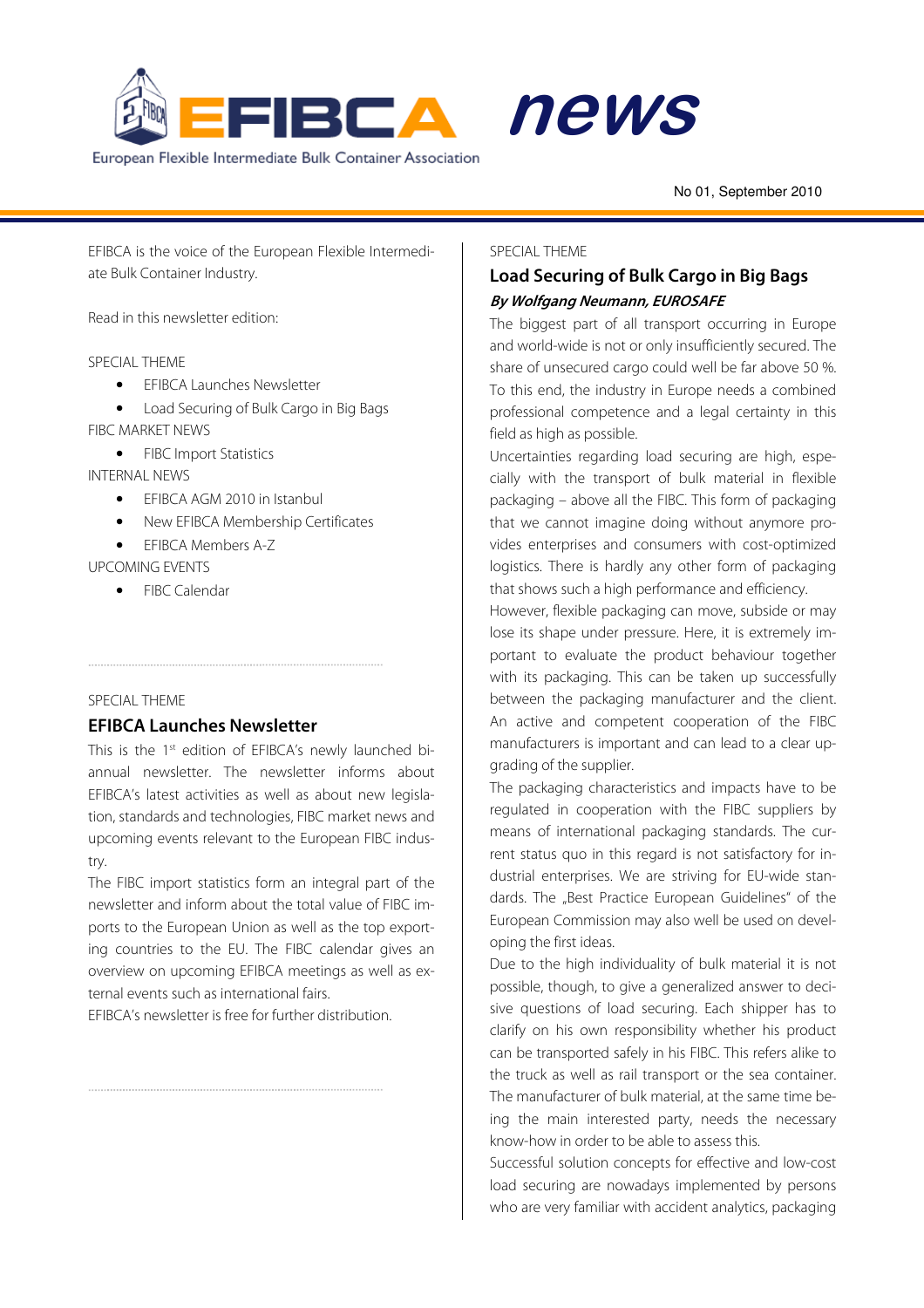development, automotive engineering or also process engineering. Here, it becomes certainly clear that individual persons can hardly do this job anymore.

#### **Note about the Author:**

Wolfgang Neumann is "Euro Experts Certified" for packaging, load securing and unit loads including dangerous goods (road-rail-water). EUROSAFE stands for safe, integrative and economical solutions in transport safety, cross-border, including all transportation modes and routes. Over the past few years, EUROSAFE has developed a unique network of experts and is the first port of call when it comes to integral and viable conceptions to implement load security. More about EUROSAFE at: www.euro-safe.eu.

EUROSAFE is a member of the European Centre of Competence for Transportation Safety.





Wolfgang Neumann

#### MARKET NEWS

### **FIBC Import Statistics 2009**

The value of FIBC imports to the European Union has dropped considerably in 2009. FIBC imports to the EU27 countries were worth 184.4 million Euros, compared to 358.8 million Euros in 2008. That represents a fall by 48% (see table 1).

The three main exporting countries to the EU 27 in 2009 remained the same as in 2008: Turkey, India and China, who together shared approximately 84% of the total import value. This is followed by Serbia, Thailand and Bangladesh with just under 3% import share each. Serbia improved from rank 7 in 2008 to rank 4 in 2009. Thailand lost one rank and Vietnam who was ranking number 5 in 2008 has fallen behind on rank 8.

Table 1: Total Import of FIBC to the EU27<sup>1</sup> (2009)

|                          | 2009    | 2008    |     |
|--------------------------|---------|---------|-----|
|                          | $m \in$ | $m \in$ |     |
| Imports to the EU27      | 184.4   | 352.8   | 18% |
| $\sim$<br>$\overline{ }$ |         |         |     |

Source: Eurostat

|  | Table 2: Top 6 Exporting Countries to the EU27 (2009) |  |
|--|-------------------------------------------------------|--|
|  |                                                       |  |

|                 |            | 2009    |                 | 2008    |                        |
|-----------------|------------|---------|-----------------|---------|------------------------|
| 2009<br>Rank    | Country    | $m \in$ | Import<br>Share | $m \in$ | Import<br><b>Share</b> |
| $\rightarrow$   | Turkey     | 68.1    | 36.9%           | 141.6   | 40.1%                  |
| $2 \rightarrow$ | India      | 60.5    | 32.8%           | 108.4   | 30.7%                  |
| $3 \rightarrow$ | China      | 26.1    | 14.2%           | 52.2    | 14.8%                  |
| 47              | Serbia     | 5.3     | 2.9%            | 5.4     | 1.5%                   |
| 5 <sup>2</sup>  | Thailand   | 5.2     | 2.8%            | 7.8     | 2.2%                   |
| $6 \rightarrow$ | Bangladesh | 5.1     | 2.8%            | 6.2     | 1.8%                   |

Source: Eurostat

 $\rightarrow$  no change in rank compared to previous year

 $\overline{\mathbf{z}}$ up in rank compared to previous year

down in rank compared to previous year

#### INTERNAL NEWS

 $\overline{a}$ 

### **EFIBCA AGM 2010 in Istanbul**

The European Flexible Intermediate Bulk Container Association (EFIBCA) was holding its Annual General Meeting on 6 May 2010 in Istanbul with 25 participant members and guests, coming from 11 different countries.

EFIBCA is proud to have gained a significant number of new members during the last year. The further development of an "EFIBCA-Cert" quality scheme was confirmed at the AGM. Inadequate quality of FIBC can result in severe injuries and material damage. EFIBCA is therefore committed to increase the market awareness for quality issues through the development of a certification scheme.

The AGM further decided on the launch of a bi-annual EFIBCA newsletter and an FIBC import statistic which will be published in the newsletter.

EFIBCA is planning an Open Meeting in conjunction with the next Interpack fair in May 2011 in Düsseldorf. The next AGM will be hold in autumn 2011 (date tbd) in Barcelona.

<sup>1</sup> FIBC of Polyethylene or Polypropylene, excl. knitted or crocheted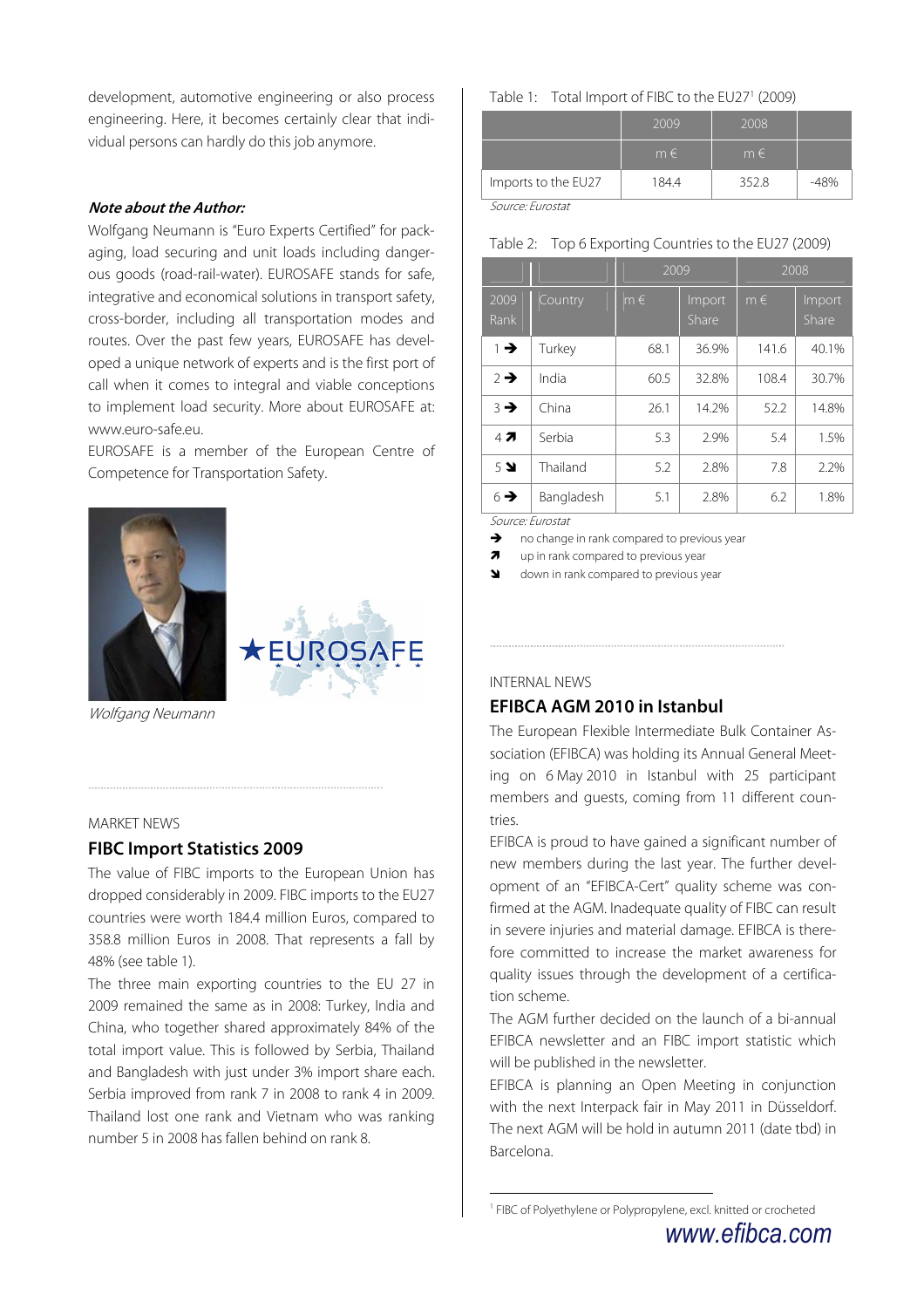The AGM was accompanied by a river cruise on the Bosporus and a visit of the spice market.

President of EFIBCA is Dr Amir Samadijavan, Storsack International GmbH. Dr Isabell Schmidt is the General Secretary.



Bosporus cruise at the AGM 2010 (from the left to the right: Joan Climent (Climesa), Alvaro Mercado Sánchez (Applus+), Dr Herbert Kielbassa (Labordata), Ismail Bektas (Daphne), Ramiz Rzayev (RAM), Dr Isabell Schmidt (EFIBCA), Dr Jürgen Bruder (IK))

#### INTERNAL NEWS

### **New EFIBCA Membership Certificates**

Full and associate members of EFIBCA have for the first time in 2010 been handed out with EFIBCA membership certificates. Membership certificates will be issued on a yearly basis.



EFIBCA Membership Certificate 2010

### INTERNAL NEWS

### **EFIBCA Members A-Z**

EFIBCA is the association of FIBC manufacturers and traders operating in the European market. But also other businesses along the FIBC supply chain can join as associate members. EFIBCA is a growing organisation with currently 29 member firms.

The following manufacturing and trading companies are members at EFIBCA:

- Boxon GmbH (Germany), www.boxonbags.com
- Carbognani S.R.L. (Italy), www.carbognani.it
- Cesur Packaging Corp. (Turkey), www.cesurpack..com
- Climesa (Spain), www.fibcnet.com
- Conterra S.A. (Romania), www.conterra.ro
- Daphne Europe GmbH (Germany), www.daphne-europe.com
- Emmbi Polyarns Limited (India), www.wovensackindia.com
- Europak 2000 S.A. (Belgium), www.europak.be
- FIPCO Filling & Packing Materials MFG Co. (Saudi-Arabian), www.fipco.com.sa
- Golsan Baft (Iran), www.golsanbaft.com
- GPK Products (France), www.gpk-products.fr
- Gulf Plastic Industries Co. SAOB (Sultanate of Oman), www.gulfplastic.com
- Lasheen Plastic Industries (Egypt), www.lasheen.com
- LC Packaging International bv (Netherlands), www.lcpackaging.nl
- Manifatture Bonzagni (Italy), www.manifatturebonzagni.it
- Mulox Limited (UK), www.mulox.com
- NNZ bv (Netherlands), www.nnz.com
- Nordenia Deutschland Emsdetten GmbH (Germany), www.nordenia.com
- Plastchim-TAD (Bulgaria), www.ceebd.co.uk/Plastchim-T
- RAM Ltd. (Azerbaijan), www.peraplastic.com
- Romtextil S.A. (Romania), www.romtextil.com
- Sinobangla Industries Ltd. (Bangladesh), www.sinobangla.com
- Storsack International GmbH (Germany), www.storsackgroup.com
- TEXCON S.R.L (Argentina)